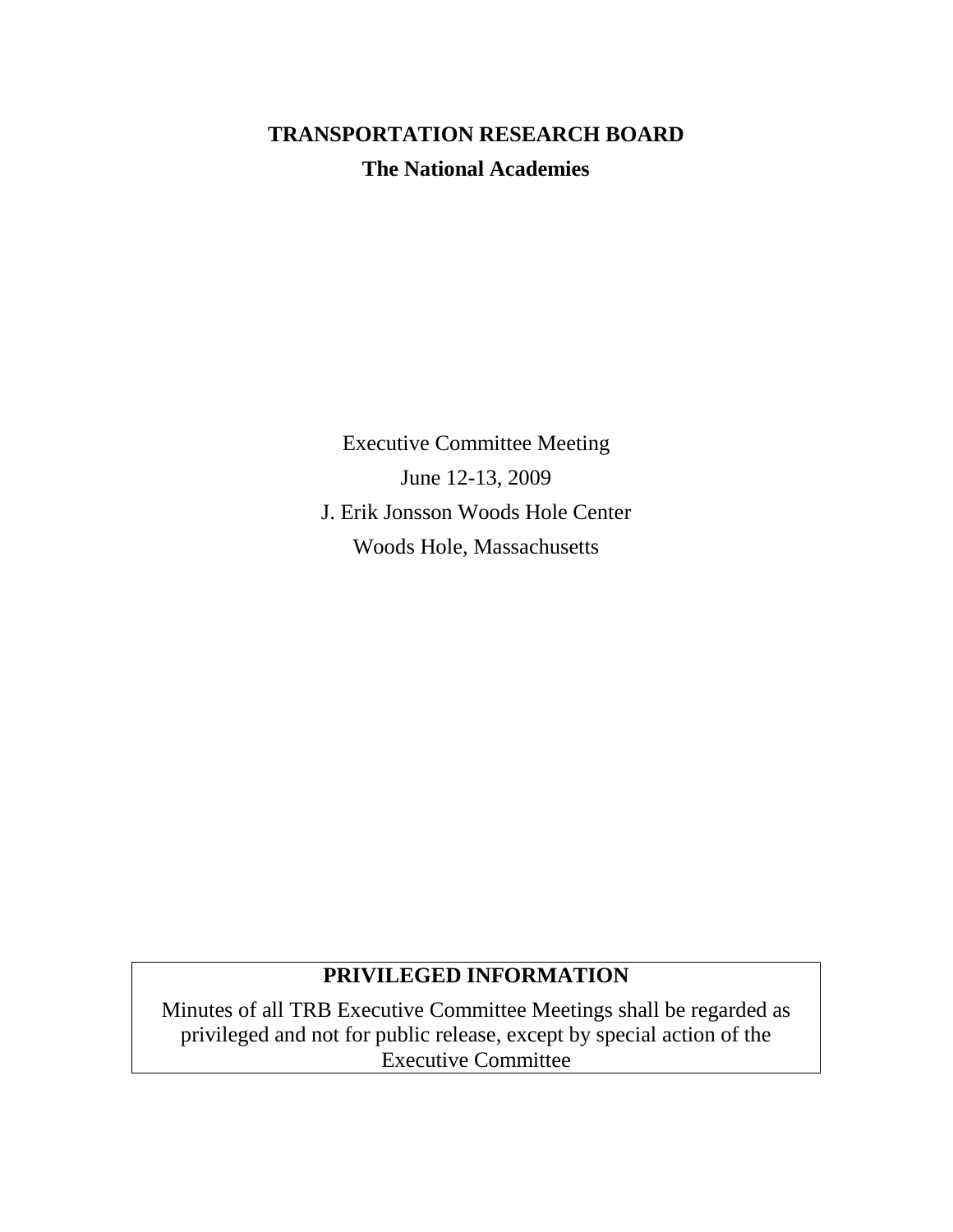## TRANSPORTATION RESEARCH BOARD **Executive Committee Meeting and Policy Session Discussion Minutes** June 12-13, 2009 J. Erik Jonsson Woods Hole Center **Woods Hole, Massachusetts**

## **Table of Contents**

<span id="page-1-0"></span>

| ISSUES AND PERSPECTIVES ON WATER TRANSPORTATION (PART 2 OF 2)  11 |  |
|-------------------------------------------------------------------|--|
|                                                                   |  |
|                                                                   |  |
|                                                                   |  |
|                                                                   |  |
|                                                                   |  |
|                                                                   |  |
|                                                                   |  |
|                                                                   |  |
|                                                                   |  |
|                                                                   |  |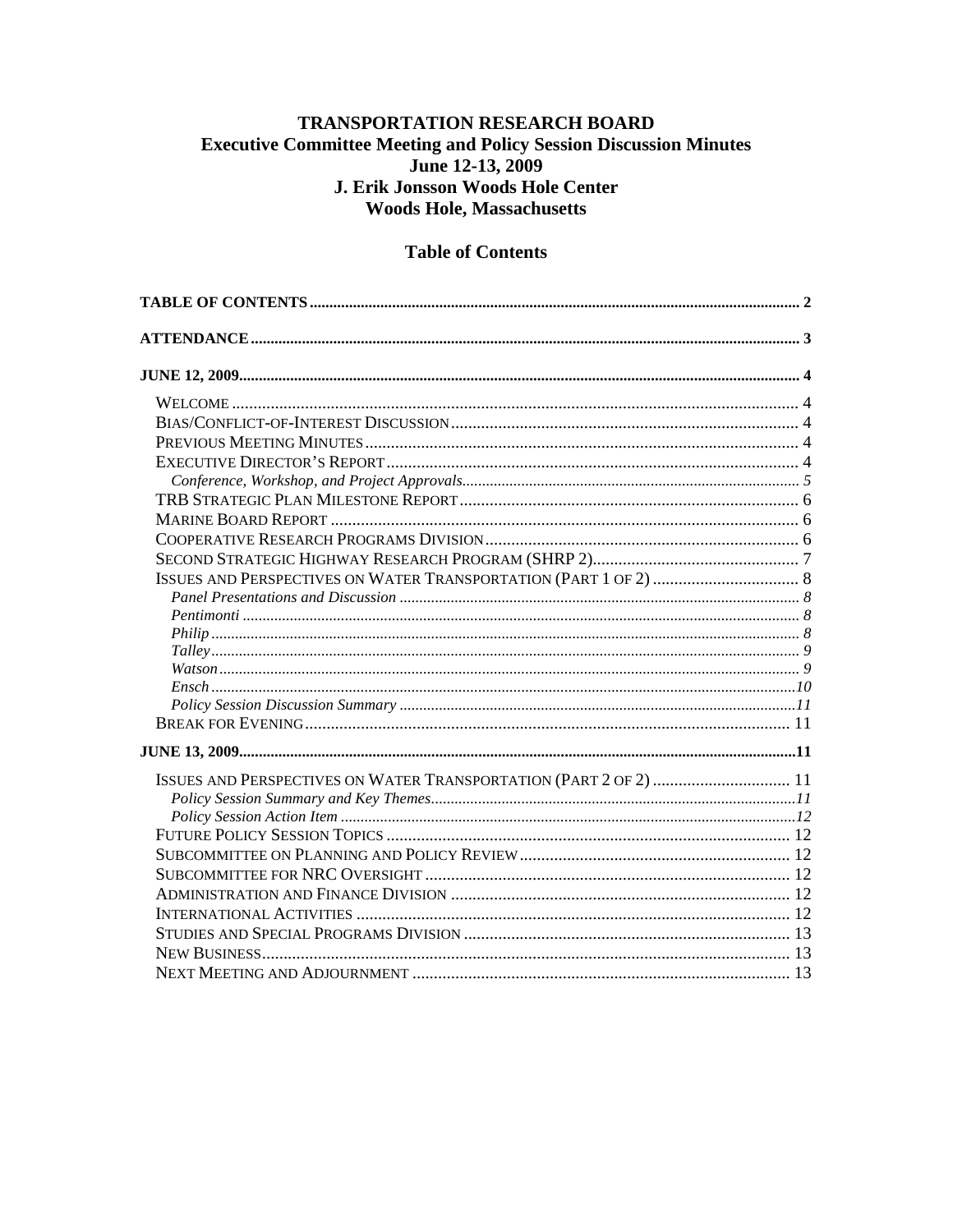## **TRB Executive Committee Meeting Attendance June 12-13, 2009 Woods Hole, Massachusetts Attendance**

#### <span id="page-2-0"></span>**EXECUTIVE COMMITTEE**

#### **TRB STAFF**

| Adib Kanafani       | Chair      | Cindy Baker            |                               |
|---------------------|------------|------------------------|-------------------------------|
| Peter Appel         | Ex Officio | Ann Brach              |                               |
| <b>Barry Barker</b> |            | Joedy Cambridge        |                               |
| Allen Biehler       |            | Stephen Godwin         |                               |
| John Bowe           |            | Neil Hawks             |                               |
| Rebecca Brewster    | Ex Officio | <b>Russell Houston</b> |                               |
| Larry Brown         |            | Christopher Jenks      |                               |
| Paul Brubaker       | Ex Officio | Michael LaPlante       |                               |
| Deborah Butler      |            | Mark Norman            |                               |
| William Clark       |            | Suzanne Schneider      |                               |
| David Ekern         |            | Robert Skinner         |                               |
| John Horsley        | Ex Officio |                        |                               |
| Susan Martinovich   |            |                        | <b>GUESTS</b>                 |
| Rose McMurray       | Ex Officio | Debra Elston           | <b>FHWA</b>                   |
| Debra Miller        |            | John Gray              | AAR                           |
| Michael Morris      |            | Rajiv Khandpur         | <b>USACE</b>                  |
| Jeffrey Paniati     | Ex Officio | Gene Pentimonti        | Consultant                    |
| Neil Pedersen       |            | Craig Philip           | Ingram Barge                  |
| Pete Rahn           |            | Jim Pugh               | U.S. Maritime Administration  |
| Sandra Rosenbloom   |            | Nan Shellabarger       | FAA                           |
| <b>Tracy Rosser</b> |            | Wayne Talley           | <b>ODU</b> Maritime Institute |
| Gerry Schwartz      |            | Michael Trentacoste    | <b>FHWA</b>                   |
| C. Michael Walton   |            | Adm. James Watson      | U.S. Coast Guard              |
| Linda Watson        |            |                        |                               |
|                     |            |                        |                               |

#### **MARINE BOARD CHAIR** Mal MacKinnon

#### **TECHNICAL ACTIVITIES COUNCIL CHAIRS**

Robert Johns Cynthia Burbank Mary Lou Ralls Katherine Turnbull Daniel Turner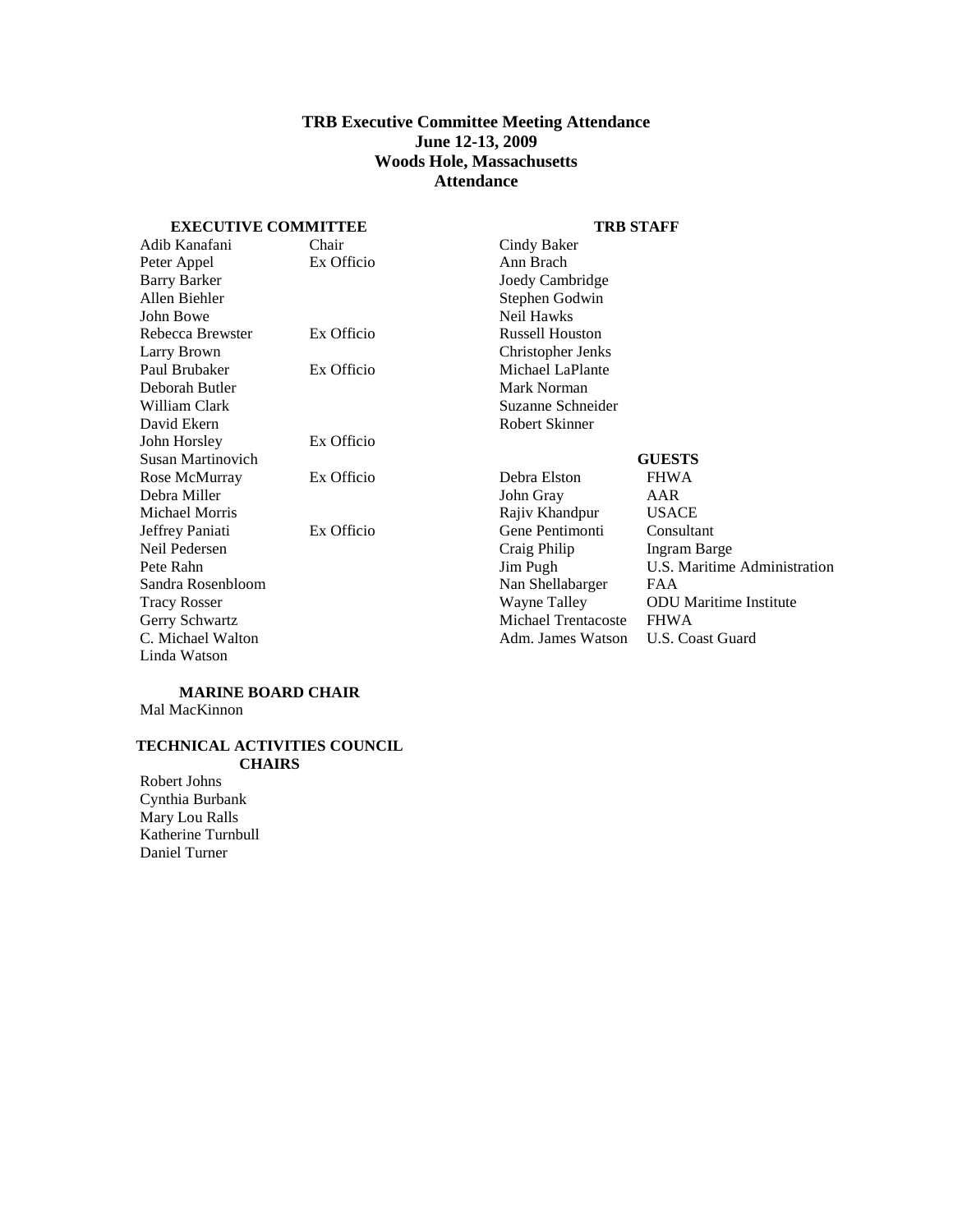## **TRANSPORTATION RESEARCH BOARD Executive Committee Meeting and Policy Session Minutes June 12-13, 2009**

## **Woods Hole, Massachusetts**

<span id="page-3-0"></span>*Highlighted areas indicate Executive Committee action.*

#### **June 12, 2009**

#### <span id="page-3-1"></span>**Welcome**

Transportation Research Board Executive Committee Chair Adib Kanafani called the meeting to order at approximately 8:30 a.m. Chairman Kanafani welcomed everyone in attendance. Self-introductions were made. Kanafani announced that a nominating committee is being established to identify candidates to fill the seats of Executive Committee members whose terms will expire at the end of the year.

## <span id="page-3-2"></span>**Bias/Conflict-of-Interest Discussion**

A bias/conflict–of-interest discussion was held, in which members of the Executive Committee were given the opportunity to disclose potential biases or conflicts of interest they could have related to areas that might be discussed at this or future Executive Committee meetings. No members reported any conflicts of interest related to the Executive Committee's duties.

#### <span id="page-3-3"></span>**Previous Meeting Minutes**

The minutes of the January 14-15, 2009, meeting of the Executive Committee were approved with the modification that Neil Pedersen had attended that meeting.

## <span id="page-3-4"></span>**Executive Director's Report**

Robert Skinner provided a report on a number of items concerning TRB as detailed in the Executive Director's Report (Tab 2 of the agenda book). During his presentation, Skinner highlighted the following:

- TRB's programs continue to be strong.
- TRB's biennial report was presented to the National Research Council Governing Board in May. The report was well received and engendered a longer, livelier discussion about TRB than has occurred in prior years.
- Nominations for the Sharon Banks Award are due by August 1.
- The emergency plan for the Annual Meeting has been updated; during the 2010 meeting the Hilton will be going through a major renovation, which will take rooms out of our normal inventory; and we have reached agreement with the American Planning Association to be a provider of the American Institute of Certified Planners Continuing Maintenance credits.
- Congress has increased funding for the Airport Cooperative Research Program by \$5 million to a total of \$15 million annually.
- The Passenger Rail Investment and Improvement Act of 2008, which was enacted last October, authorizes a rail cooperative research program at \$5 million annually for 2010-2013. At present, it is unclear whether 2010 funds will be appropriated for this research program and, if so, whether the U.S. Department of Transportation will utilize TRB in its administration.
- A congressionally mandated report on SHRP 2 implementation was released in February as required by statute.
- The National Academies' Office of Contracts and Grants and Office of General Counsel have been very helpful in organizing and establishing appropriate contractual arrangements for SHRP 2's naturalistic driving field study.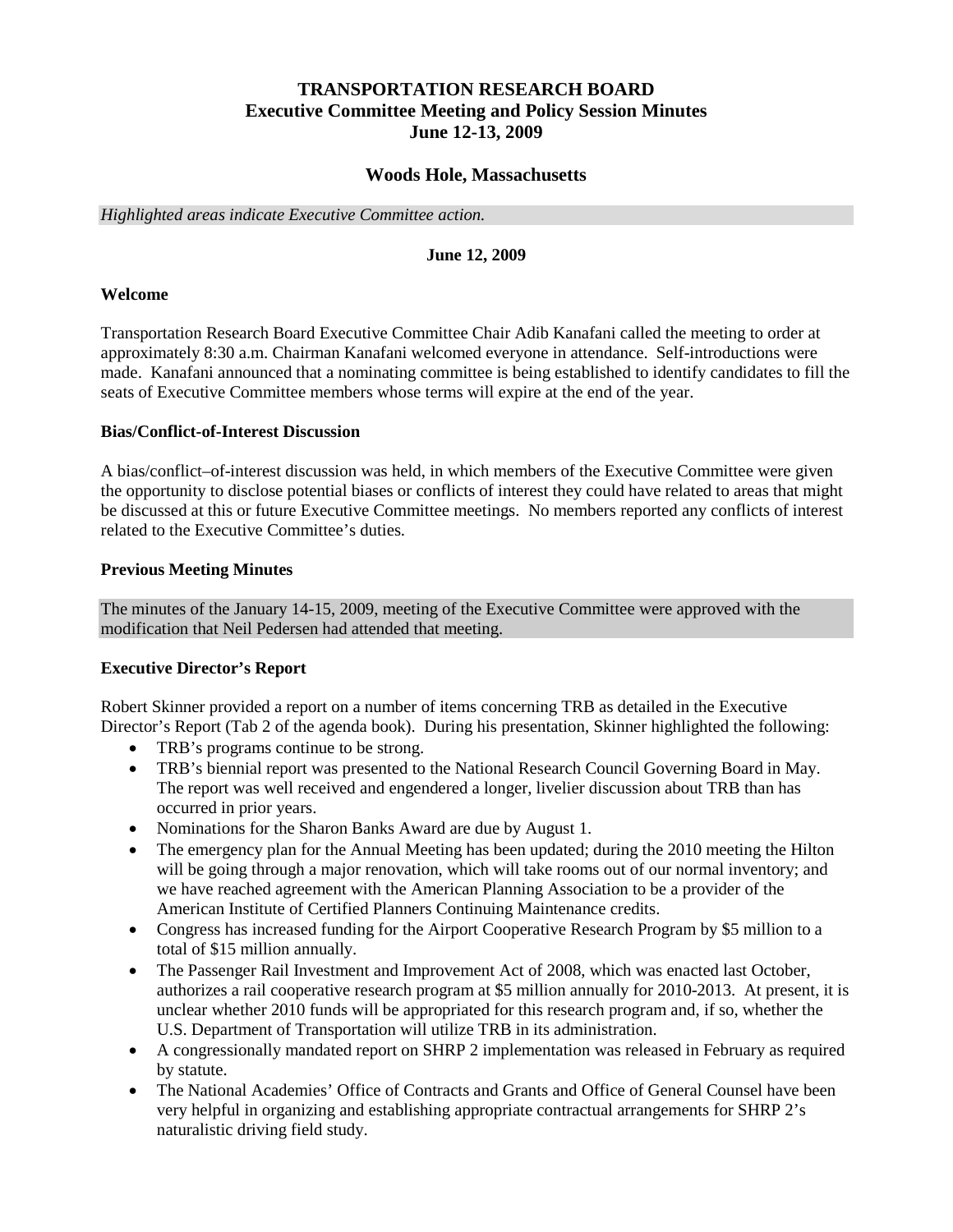- Peter Appel is the new RITA administrator and is very familiar with TRB. We expect to invite Secretary LaHood to speak at the Annual Meeting Chairman's Luncheon.
- The economic decline of the Academies' endowment has reduced the borrowing capacity for the institution, which seems likely to further delay the start of the restoration project for the NAS building.
- The overall level of policy work is holding steady.
- TRB continues to keep a close eye on progress of reauthorization of the surface transportation bill. When requested, TRB staff members have met with congressional staff to discuss the research programs and potential advisory roles for TRB committees.

Bob Johns and Mark Norman reported on activities of the Technical Activities Council (TAC) and Technical Activities Division (TAD) as detailed in their report (Tab 4A of the agenda book). Their presentations highlighted the following:

- Planning for the 2010 TRB Annual Meeting is being predicated on the expectation that travel budgets will continue to be tight, especially for public agency employees. TAC and TRB staff are exploring ways to push information on the meeting out to the state DOTs.
- While the TRB Annual Meeting may seem to be relatively unchanged from year to year, we must continually evolve and also adapt to special circumstances. For the 2010 meeting, staff has developed a plan to accommodate the reconstruction of the Hilton Washington hotel, which will result in a significant reduction in available meeting and session rooms.
- The spotlight theme for the 2010 Annual Meeting is "Investing in Our Transportation Future—Bold Ideas to Meet Big Challenges."
- After many months of negotiations, TRB has reached agreement with the American Planning Association (APA) to be a provider of American Institute of Certified Planners (AICP) Continuing Maintenance (CM) units.
- In April, the TRB Technical Activities Council (TAC) adopted and is now implementing a new strategic plan. The plan draws heavily from the TRB Strategic Plan, the TRB Critical Issues in Transportation, and a survey of TRB standing committee members.
- TAC is implementing and enhancing several communication and information activities. These include the appointment of a communications coordinator for most committees; and providing guidance, ideas, and training on communications technology tools.
- TAC has approved a set of revisions to the Emeritus Members program. The revisions cap the number of active Emeritus Members per committee, provide examples of the types of activities that are anticipated of Emeritus Members, strengthen the review of nominations, require periodic assessments of whether individual Emeritus Members are still active, and create an Emeritus At-Large category for those who are not active. In addition, all current and future Emeritus Members will be given a gold-filled TRB Emeritus pin.
- Martin Wachs was selected as the presenter of the Thomas Deen Distinguished Lecture for the 2010 Annual Meeting.

## <span id="page-4-0"></span>Conference, Workshop, and Project Approvals

The Executive Committee approved TRB sponsorship or co-sponsorship of the following conferences:

- Innovations in Travel Demand Forecasting 2010 (sponsor)
- Geospatial Information Technologies for Asset Management Peer Exchange (sponsor)
- Toward Better Freight Transportation Data: A Research Road Map (sponsor)
- 6<sup>th</sup> International Conference on Visualization in Transportation (sponsor)
- Using National Household Travel Survey (NHTS) Data for Transportation Policy Decisions (sponsor)
- 4th U.S. and International Performance Measurement for Transportation Systems Conference (sponsor)
- Workshop on Innovations in Traffic Congestion Monitoring (co-sponsor)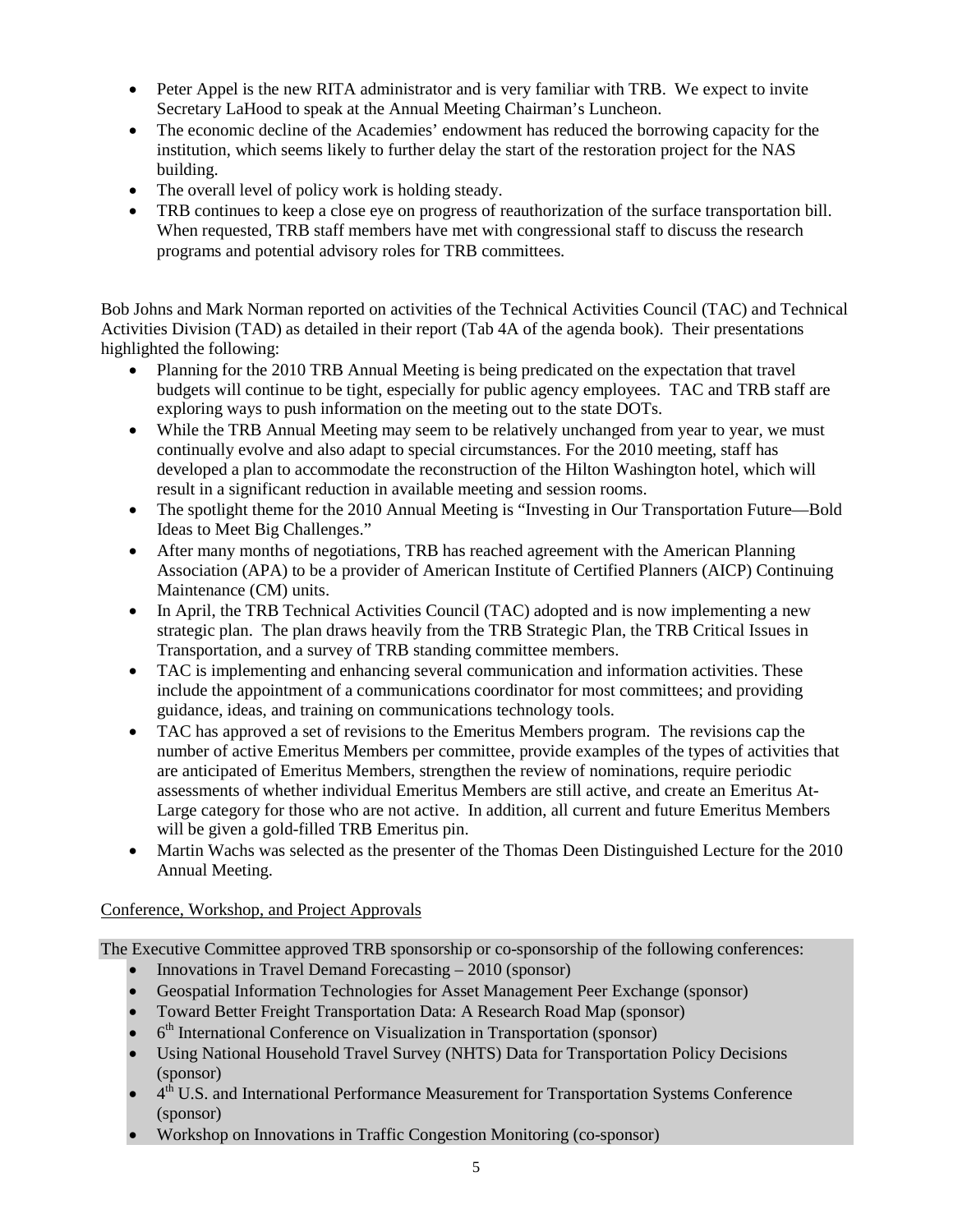- High-Speed and Intercity Passenger Rail Systems and Strategies Joint Rail Conference (co-sponsor)
- GeoHunan International Conference II: Emerging Technologies for Design, Construction, Rehabilitation, and Inspections of Transportation Infrastructure (co-sponsor)

The Executive Committee recommended that appropriate American Association of State Highway and Transportation Officials (AASHTO) committees be invited to cosponsor the Geospatial meeting and that the title of the GeoHunan meeting be more descriptive of the topic of the meeting when it is posted on TRB's website.

During the discussion of technical activities, it was noted that the TAC is considering initiation of a young members' council to help attract younger participants to TRB activities and to strengthen the voice of younger people within the technical activities arena.

## <span id="page-5-0"></span>**TRB Strategic Plan Milestone Report**

Suzanne Schneider highlighted several activities taking place associated with implementation of the TRB Strategic Plan as detailed in her report (Tab 5A of the agenda book). During her presentation she highlighted the following item:

• TRB has initiated a Minority Student Fellows Pilot Program. Six institutions (three black and three Hispanic) will be participating in the program that will support expenses for one minority student and one faculty mentor to attend the TRB Annual Meeting in 2010. Each student will prepare and present a research paper at a poster session at the meeting. TRB is funding the program at this time on a trial basis. If the program is to continue, a sustainable funding source will need to be identified.

## <span id="page-5-1"></span>**Marine Board Report**

RADM Malcom MacKinnon (ret), Chair of TRB's Marine Board, briefed the Executive Committee on recent Marine Board activities and initiatives (Tab 3D of the agenda book). Highlights of his presentation include the following:

- The Marine Board's mission is to serve the national interest by providing evaluations and advice concerning the ability of the nation's marine transportation system and marine industries to operate safely and efficiently, and in an environmentally sensitive manner.
- The Board's three most recent reports addressed marine salvage assets and capabilities, the design of a comprehensive risk assessment of vessel accidents and spills in the Aleutian islands of Alaska, and marine debris.
- The Board sponsored a number of meetings in May that addressed issues such as harbor safety and international trade.
- Current projects of the Marine Board are exploring naval engineering and the offshore oil and gas platform inspection program of the Minerals Management Services.
- The Board has more than eight additional projects and activities under development that will address environmental, piracy, and operational issues within the maritime community.
- The Marine Board remains busy by proactively identifying potential new projects, working with new and potential sponsors, supporting joint NRC projects, and conducting the normal duties of a freestanding board.

## <span id="page-5-2"></span>**Cooperative Research Programs Division**

Christopher Jenks provided a status report on the National Cooperative Highway Research Program (NCHRP), Transit Cooperative Research Program (TCRP), Airport Cooperative Research Program (ACRP), National Freight Cooperative Research Program (NFCRP), and Hazardous Materials Cooperative Research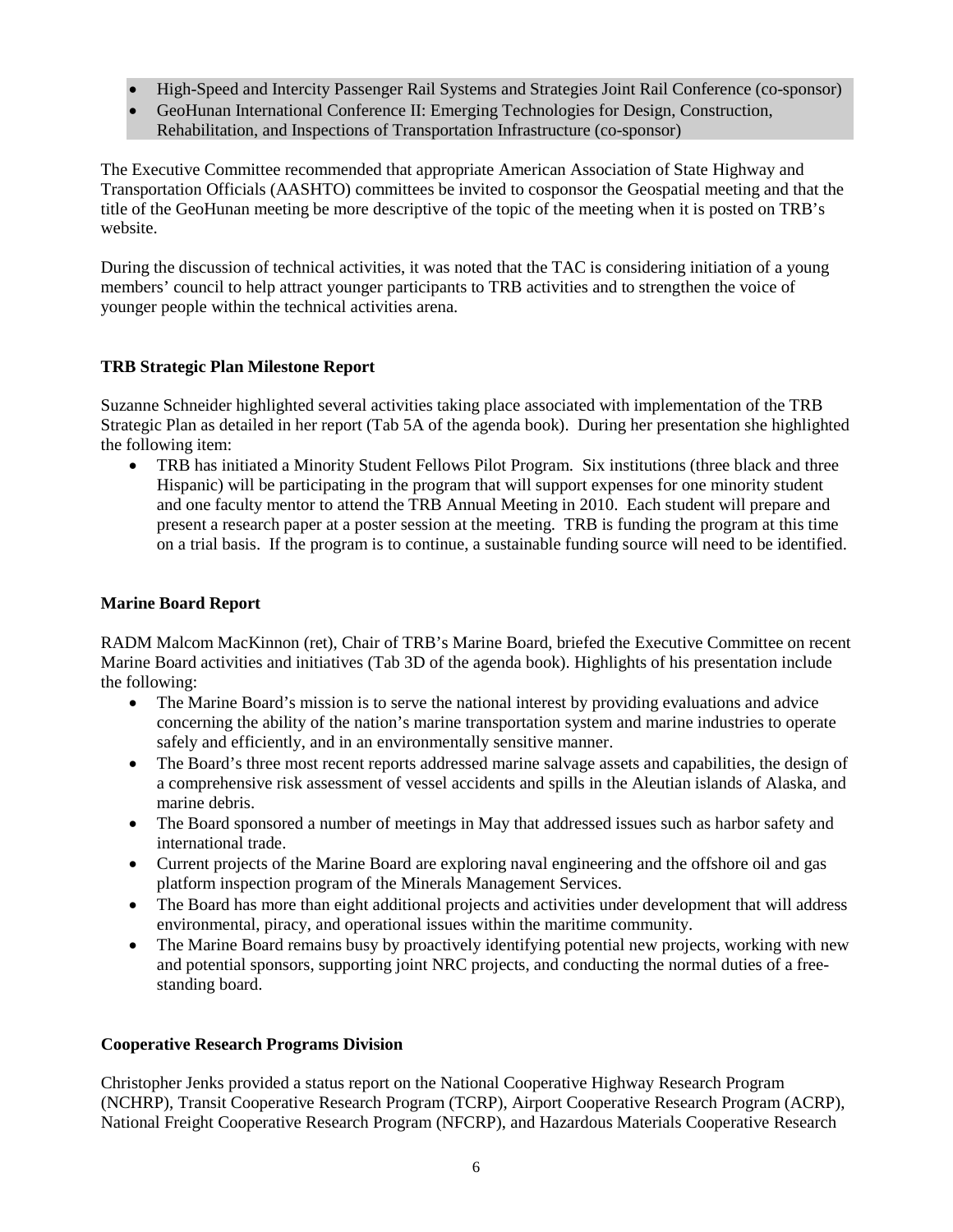Program (HMCRP), as detailed in the Cooperative Research Programs report (Tab 4D of the agenda book). In addition, he highlighted the following items:

- Fiscal year 2009 authorized funding for TRB's five cooperative research program totaled \$67 million. The hallmark of all the programs is that they focus on applied research and are governed by the users of the research.
- NCHRP In March, the AASHTO Standing Committee on Research (SCOR) recommended an FY 2010 program comprised of 19 continuation projects, 35 new projects, and 1 project contingent on the available of additional funds. In total, \$28 million in projects was programmed. SCOR provided \$1 million each for long-range strategic studies on the socio-demographic effects on travel demand, and sustainability as an organizing principle. The last volume of the NCHRP 500 series, Guidelines for Implementation of the AASHTO Strategic Highway Safety Plan, Vol. 23, has been published.
- TCRP The second panel meetings were held in June to select FY 2009 project contractors. One of the FY 2009 projects will develop a transportation and emergency management toolkit that is designed to help enhance communication with vulnerable populations.
- ACRP Funding for the program has been increased from \$10 million to \$15 million, with the additional funding designed to address environmental issues associated with airports. The program has produced a total of 42 publications since funding began for the program in FY 2005.
- NCFRP Fiscal year 2009 funding for the program is estimated to be approximately \$3.4 million, half a million more than the FY 2008 funding level.
- HMCRP Fiscal year 2009 funding for the program is estimated at approximately \$1.1 million, almost level with FY 2008 funding.

## <span id="page-6-0"></span>**Second Strategic Highway Research Program (SHRP 2)**

Neil Hawks directed members of the Executive Committee to the Strategic Highway Research Program 2 (SHRP 2) report (Tab 4E of the agenda book). He highlighted the following items:

- Procurement of the 2.500 data acquisition systems to be used in the in-vehicle naturalistic driving study will take place shortly.
- Three new projects will be carried out under the Renewal program as a result of funding received from the federal technical corrections bill. Those new projects address worker, inspector, and manager fatigue in rapid renewal environments; explore effective project management strategies for large, complex renewal projects; and examine strategic approaches at the corridor and network level that minimize disruption from the renewal process.
- Researchers and contractors from the Capacity and Reliability focus areas met jointly to build a common understanding of the intersections between the two areas in order to identify opportunities for additional interaction. The meeting has already paid benefits as contractors are sharing data, early findings, and most importantly, ideas.

## **Piracy and Maersk Alabama**

Gene Pentimonti, a consultant and former senior vice president for Maersk Sealand, Inc., made an informal presentation on piracy at sea and the events surrounding the taking of the Maersk Alabama. Mr. Pentimonti had high praise for the U.S. Navy and its handling of the event. Seamen on the Alabama reacted the way they are instructed to do in the event of a piracy, which was to not resist and to barricade themselves in the ship until help arrives. The events spurred a discussion on how or what can be done to stop piracy. Mr. Pentimonti noted that merchant ships do not have sovereign rights and most carriers do not want their crews to carry guns. It is cheaper to take the risk of a piracy than to pay for separate armed services on every ship. Piracy is an issue that needs to be dealt with internationally, but it will take some time to resolve.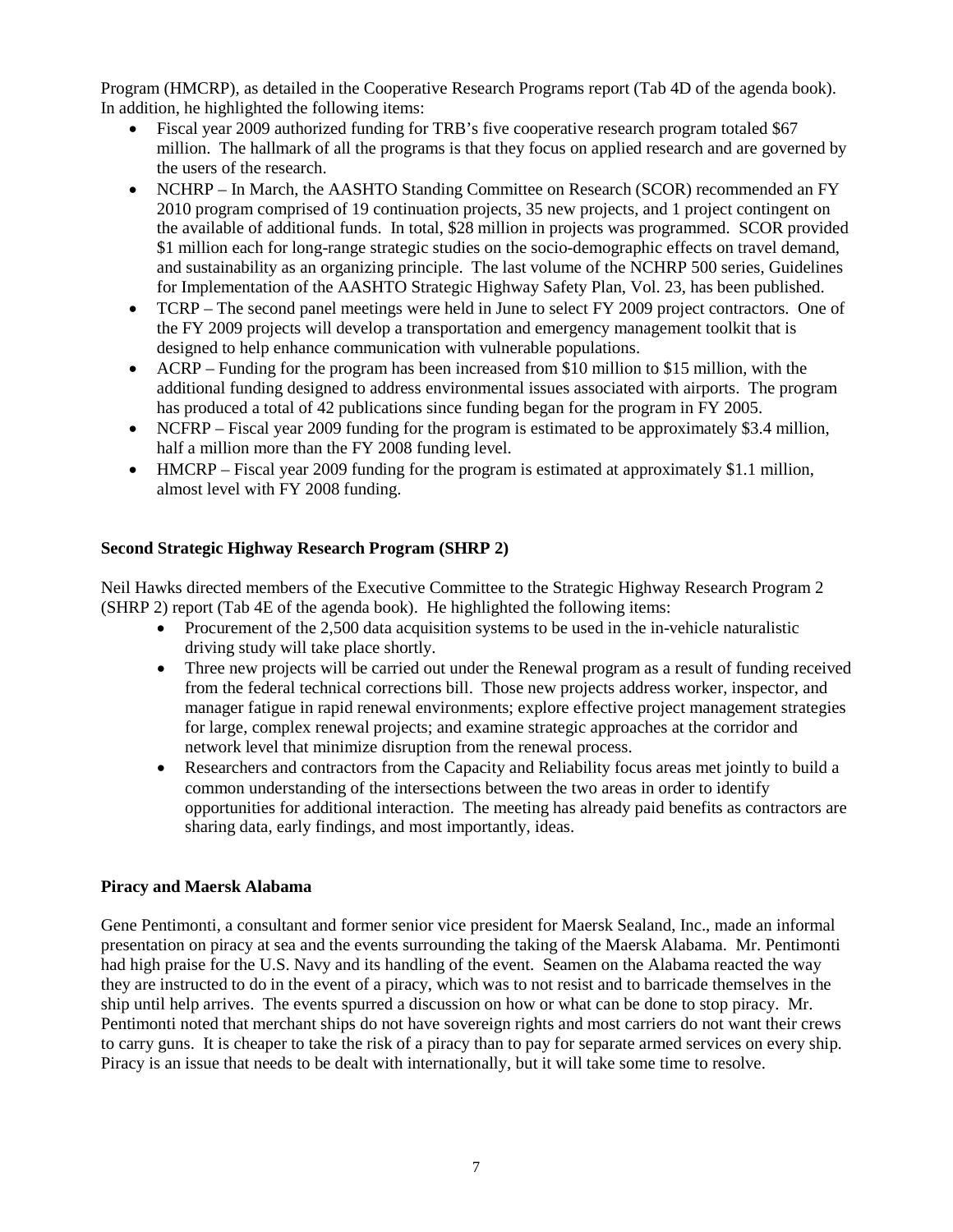## <span id="page-7-0"></span>**Issues and Perspectives on Water Transportation (Part 1 of 2)**

## <span id="page-7-1"></span>Panel Presentations and Discussion

The policy session began with presentations by the following resource speakers:

Gene Pentimonti, Consultant and former Senior Vice President, Maersk Sealand, Inc.; Craig Philip, President, Ingram Barge Company; Wayne Talley, Executive Director, Maritime Institute, Old Dominion University; Admiral James A. Watson, Director of Prevention Policy, U.S. Coast Guard; and Michael Ensch, Chief of Operations, Directorate of Civil Works, U.S. Army Corps of Engineers. Key points from the presentations:

## <span id="page-7-2"></span>Pentimonti

- The marine transportation sector of the nation's transportation system plays a critical role in the following:
	- o National economics
	- o A gateway to global access
	- o Inland access via rivers, bays, and lakes
	- o Interaction with other transportation sectors in the movement of freight and passengers
- There is a national role in marine transportation in the areas of organization and funding
	- o Challenges to establishing national policy on marine transportation include issues related to energy, environment, and funding
- Issues related to ocean transportation include the following:
	- o The challenges of intermodalism; U.S. flagged ship operations; and environmental issues such as  $CO<sub>2</sub>$  NOx, SOx, PM; clean water/ballast; and security
- Issues related to coastal shipping include the following:
	- o Harbor maintenance funding sources, Title 11 enhancement, U.S. longshore issues, and Jones Act issues

## <span id="page-7-3"></span>Philip

- Profile of the U.S. Inland Marine System
	- o There are three distinct segments, all served by the Jones Act carriers Coastal, Lakes, and Inland Waterways
	- o Our "inland marine highways" move commerce throughout the nation's heartland and Pacific Northwest
		- 12,000 miles of commercially navigable channels
		- $\blacksquare$  240 lock sites
		- More than 20,000 barges and 2,000 towboats (the vast majority of the industry fleet)
	- o Barges are assembled into flotillas called "tows" and on non-locking waterways can become mind-numbingly larg**e**
		- Up to 52 barges, 10,500 horsepower towboats, and in excess of 80,000 tons
	- o Barges are ideal for hauling bulk commodities and oversized or overweight equipment, such as coal, grain, petroleum, aggregates, intermodal containers, and more
	- o Inland waterways move more than 60% of the nation's grain exports, about 22% of domestic petroleum products, and 20% of the coal used in electricity generation
- Major maritime issues and challenges include the following:
	- o Infrastructure renewal Who will pay and can government continue to deliver?
	- o Project costs and construction timelines have increased dramatically during the past ten years
	- o Balkanized state initiatives jeopardize the needs of an interstate system
- Opportunities to leverage the Inland Maritime System include the following:
	- o Continued use of technology to improve safety, productivity, and capacity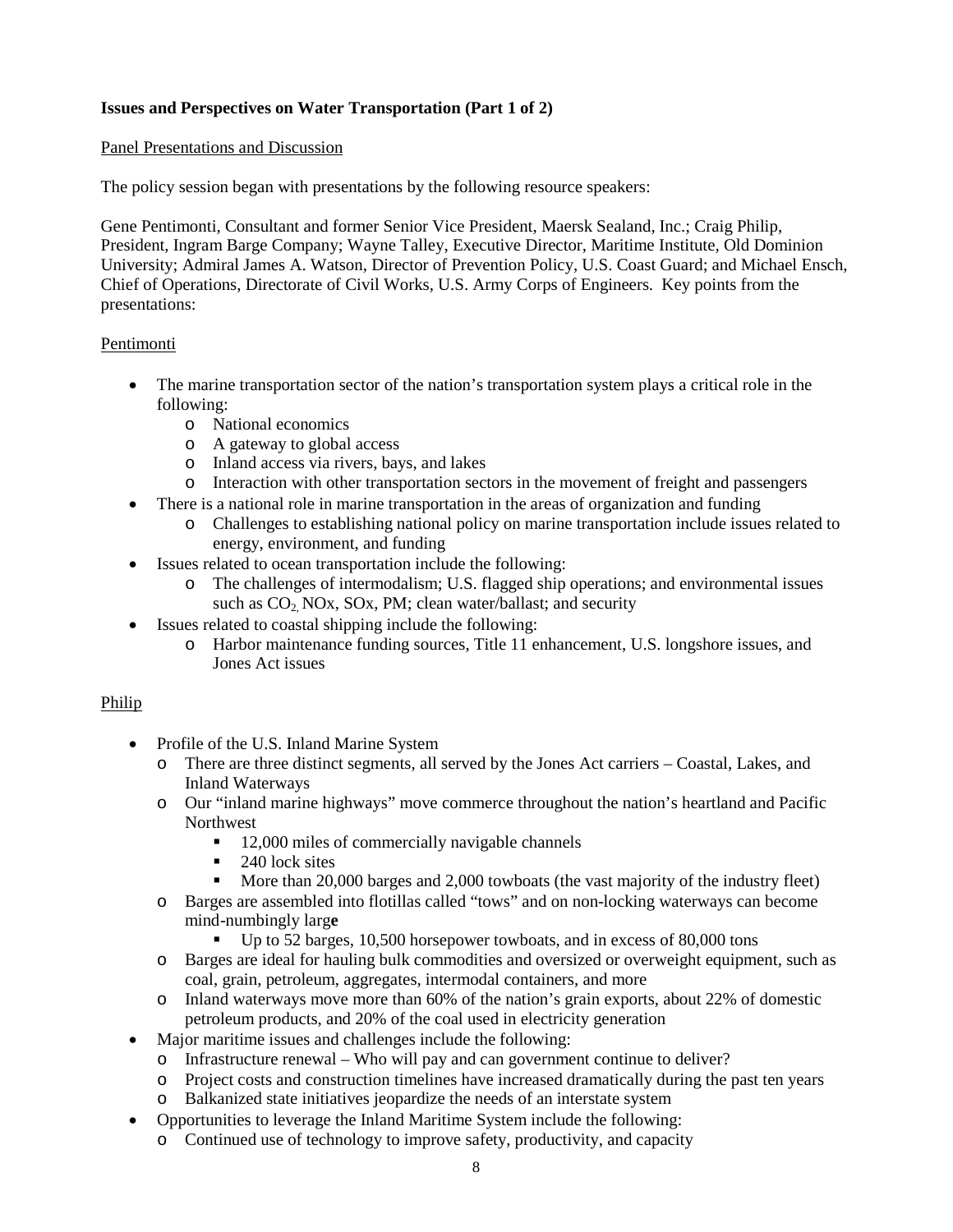- o Infrastructure funding that fully reflects a consensus/comprehensive solution
- o Incentive for shippers
- o Pre-emption of state efforts that impede interstate commerce

## <span id="page-8-0"></span>**Talley**

- Short sea shipping –commercial waterborne transportation that does not transit an ocean, but rather utilizes inland and coastal waterways (via vessel and barge) to move cargo to and from ports.
- In the United States, short sea shipping is being promoted as an alternative to truck transportation.
- Although the short-sea money transport price (rate) is expected to be lower than that for truck (given the lower short-sea cost per ton-mile), the short-sea time transport price is expected to be higher (given the lower speed of service).
- Terminal costs for short sea shipping are greater than that for truck, especially for containers, due to higher labor rates.
- Short sea shipping pays a harbor maintenance tax.
- As ships increase in size, they are expected to call at fewer ports and stay at sea longer.
- The increasing size of container ships is placing greater burdens on U.S. container ports.
- It is unrealistic to expect that "all" U.S. container ports will experience increases in container port throughput in the future, especially since larger-sized container ships will be calling at fewer ports.
- Increases in port capacity can be obtained from increases in port operating efficiency.
- The U.S. cabotage law for freight is the Jones Act –ships that move cargo from one U.S. port to another must be U.S.-built, -crewed and –flagged.
- •In the EU, all member countries had eliminated cabotage laws by 2004; China is considering eliminating its cabotage law.
- The net benefits (equaling the benefits minus the costs) of reductions in port pollution may be maximized at a port pollution reduction level that is non-zero.

## <span id="page-8-1"></span>Watson

- Even with the current economic downturn, world shipping plays a vital part in the global economy. Around 90% of world trade is carried by the international shipping industry with around 50,000 merchant ships trading internationally, transporting every kind of cargo at any given time. The world fleet is registered in more than 150 nations, and manned by more than a million seafarers of virtually every nationality.
- The cargo transported by those ships enters the US through our Marine Transportation System (MTS) that consists of a network of coastal and inland ports and waterways. These ports and waterways are not only a vital part of the national economy but play an important role in local communities and support our military and national security interests.
- The US gets about 45% by value and 78% by weight of international trade through the MTS. Major ports are located throughout the country (including inland).
- The stimulus funding has the potential for addressing some infrastructure concerns in the MTS but more will be needed over the long term to revitalize and fully develop the future need of the MTS. This will include items such as dredging, locks and dams, and intermodal connections.
- Until recently, container growth was expected to outpace current capacity at many of our most critical ports……but with the recent economic downturn this trend has changed.
- Container traffic is not much different from 2004.
- The nation will continue to face critical demands for energy. Even with renewable energy sources a major portion of this will still be supplied by the MTS.
- Water transportation is key to maintaining a functioning world economy. Without a stable and predictable MTS, the transportation of raw and petroleum products and finished goods would cease and the world economy as we know it would collapse.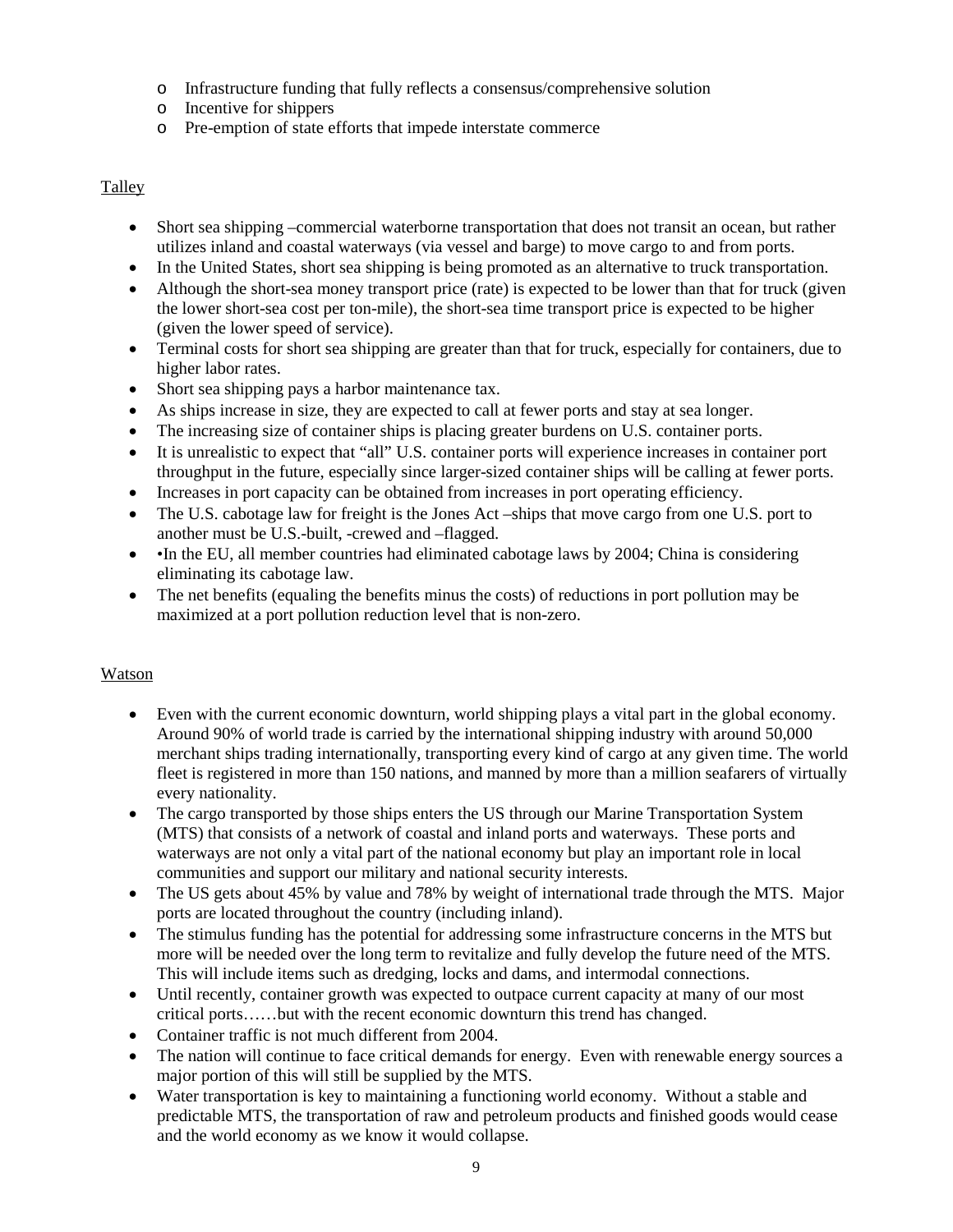- The opportunity here is for the maritime administrations of the world to promote, encourage and maintain a high level of competency within their individual seafarer communities and to empower them so that they feel part of a bigger society of nations and do everything in their power to enhance and protect it.
- The MSPP is the Coast Guard's plan for the Marine Safety program for the next five years. Steps have already been taken to make these goals achievable, such as creating Centers of Expertise (investigation, cruise vessels, LNG), addressing recreational and towing vessel safety with BOAT SAFE and TOW SAFE initiatives, and developing an improved workforce with a greater emphasis on training, especially in the area of vessel inspections, and with industry lead training.
- The Waterways Management plan is a subset of the overall Marine Safety program. This is still in draft form, with feedback on the plan until June 30. Its goals dovetail to the MTS National Strategy goals and include enhancing MTS capacity, improving safety, minimizing disruptions of the MTS, and improving program management.

## <span id="page-9-0"></span>Ensch

- Corps Navigation Mission -- Provide safe, reliable, efficient, effective and environmentally sustainable waterborne transportation systems for movement of commerce, national security needs, and recreation.
- Our Navigation Mission is vitally important to the nation's economy. Over 25% of US GDP now depends on foreign trade, and much of this trade moves through our ports.
- The Inland Marine Transportation System includes more than 12,000 miles of waterways with hundreds of locks, dams, and other facilities. More than 60 percent of domestic waterborne tonnage travels on this inland navigation system – over 600 million tons annually.
- The Corps spends about \$2 billion annually on this marine transportation system.
- Our funding stream for navigation projects is fractured The Harbor Maintenance Trust Fund is supposed to fund the operations and maintenance of our coastal projects with the initial construction being cost-shared with a non-federal sponsor at varying rates depending on the depth the project. The inland system of locks and dams is supposed to be funded 50 percent from the Inland Waterways Trust Fund and 50 percent form general revenue, with O&M funded 100 percent by the federal government.
- Challenges related to deepening U.S. harbors include issues associated with the study process, funding, dredging, and handling facilities and space.
- Congress and the Administration have been supportive of an active harbor improvement program to meet future needs.
- Trust fund revenues have been flat or declining since 2001. Trust fund "purchase power" has been declining since the tax was raised to 20 cents in 1995.
- The Corps does not have a navigation system program it has a collection of projects according to Rep. David Hobson, Chair, House Energy and Water Appropriations Subcommittee.
- Historically, the Corps pursued authorization of individual projects, with no consideration of the ability to efficiently fund and construct them. The result has been schedule and cost growth.
- Summary
	- o Harbor Maintenance Trust Fund Needs revision to meet growing dredging requirements
	- o Inland Waterway Trust Fund Needs revision to meet the challenges of an aging infrastructure
	- o Systems Approach Needed to make sure investments achieve the most "bang for the Federal Investment buck"
	- o Asset Management Prioritizes investments in infrastructure with the highest risk
- The USACE is proposing to establish a minimum level of acceptable service for channel availability. We would like to achieve and maintain this standard incrementally over a five-year time frame.
- We have made progress. There are many ports on the Atlantic, Gulf, and Pacific Coasts that now have depths of at least 45 feet.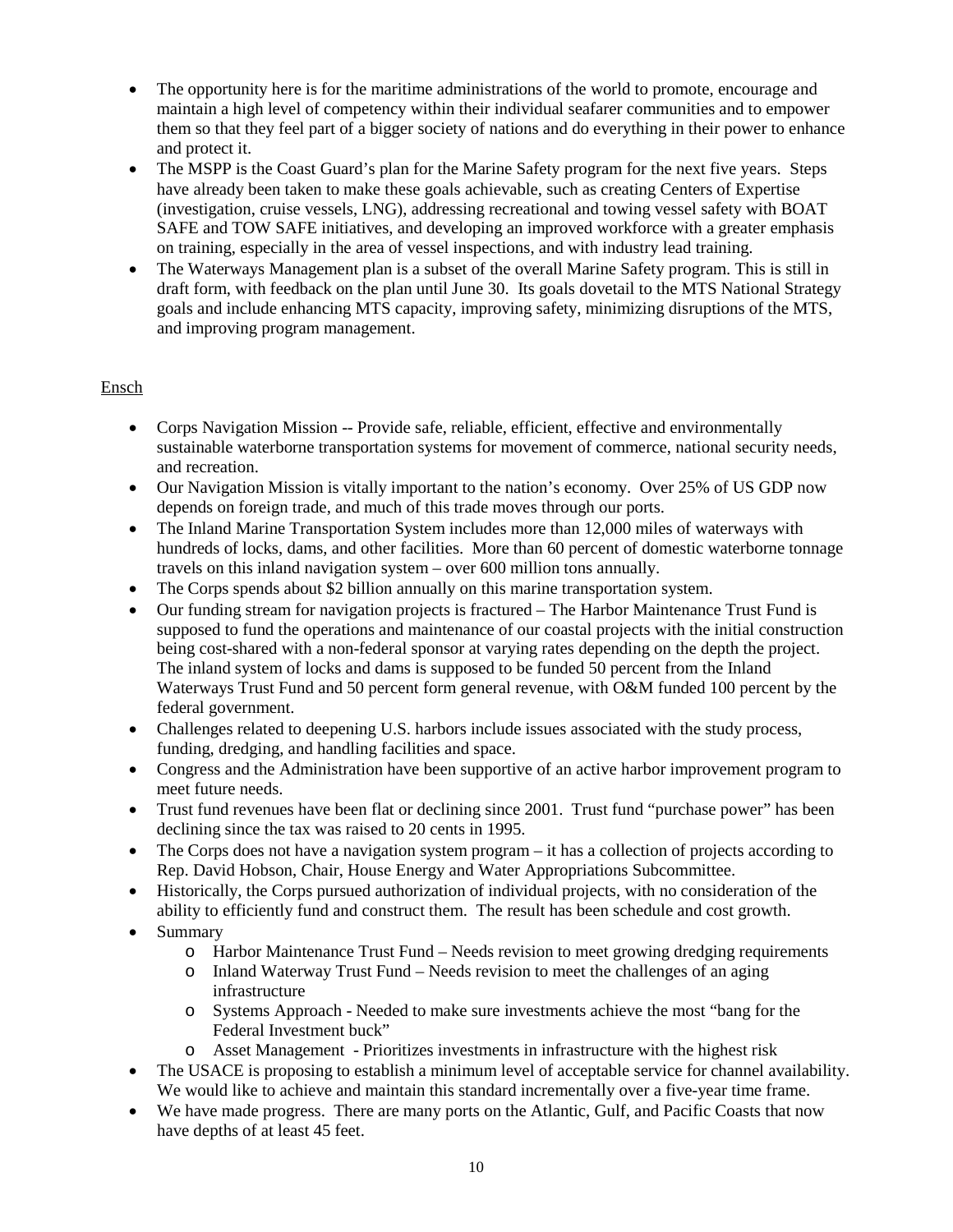#### <span id="page-10-0"></span>Policy Session Discussion Summary

A summary of the session, including ideas that were developed as part of the discussion, is included in the Rapporteur's session summary that appears later in these minutes.

#### <span id="page-10-1"></span>**Break for Evening**

Kanafani called a recess to the meeting at 5:30 p.m.

#### **June 13, 2009**

<span id="page-10-2"></span>Kanafani called the Executive Committee back in session at 8:30 a.m.

#### <span id="page-10-3"></span>**Issues and Perspectives on Water Transportation (Part 2 of 2)**

#### <span id="page-10-4"></span>Policy Session Summary and Key Themes

Summary observations drawn by Larry L. (Butch) Brown, Sr., Executive Director, Mississippi Department of Transportation, from the previous day's presentations and key themes identified by Executive Committee members in the ensuing follow-up discussion included the following:

- The harbor maintenance tax is a constraint on expanding the system.
- Jones Act issues need to be addressed as does environmental policy at ports/harbor/seaways, etc.
- Port access funding is an issue that needs to be addressed by all modes, not just the ports.
- Security issues and the level of inspection of cargo has the potential to become a major bottleneck. Technology can help speed scanning, but policies that address how much we inspect and from where are also needed.
- The marine system has evolved in a decentralized manner, but to increase efficiencies in the system we are going to need to improve coordination. Regional competitive issues are going to need to be addressed.
- It is difficult to profit in coastal shipping, in part because of the cost of labor.
- In the brownwater community, there is too much local control over systems that have a national importance.
- The Corps of Engineers need a funding mechanism that allows them to invest in the system and not just in individual components within the system. Critical projects should be funded and evaluated regularly.
- Water transportation needs to be viewed as a national system and dealt with accordingly.
- TRB has already taken some action. It produced a report that calls upon the U.S. Department of Transportation (DOT) to take the lead in assessing the performance of and improving the nation's entire marine transportation system.

Key Themes

- The federal government's role in the marine transporation system could include the following:
	- o Constructing, operating, and maintaining the navigable channels;
	- o Managing the traffic on the waterways;
	- o Providing mariners with aids to navigation, charts, and information on water and weather conditions;
	- o Regulating the safety and environmental compatibility of vessels;
	- o Responding to marine accidents that threaten public safety and the environment;
	- o Helping to finance the highways that connect marine ports and terminals to the larger transportation system; and
	- o Ensuring the security of the marine transportation system and its many components.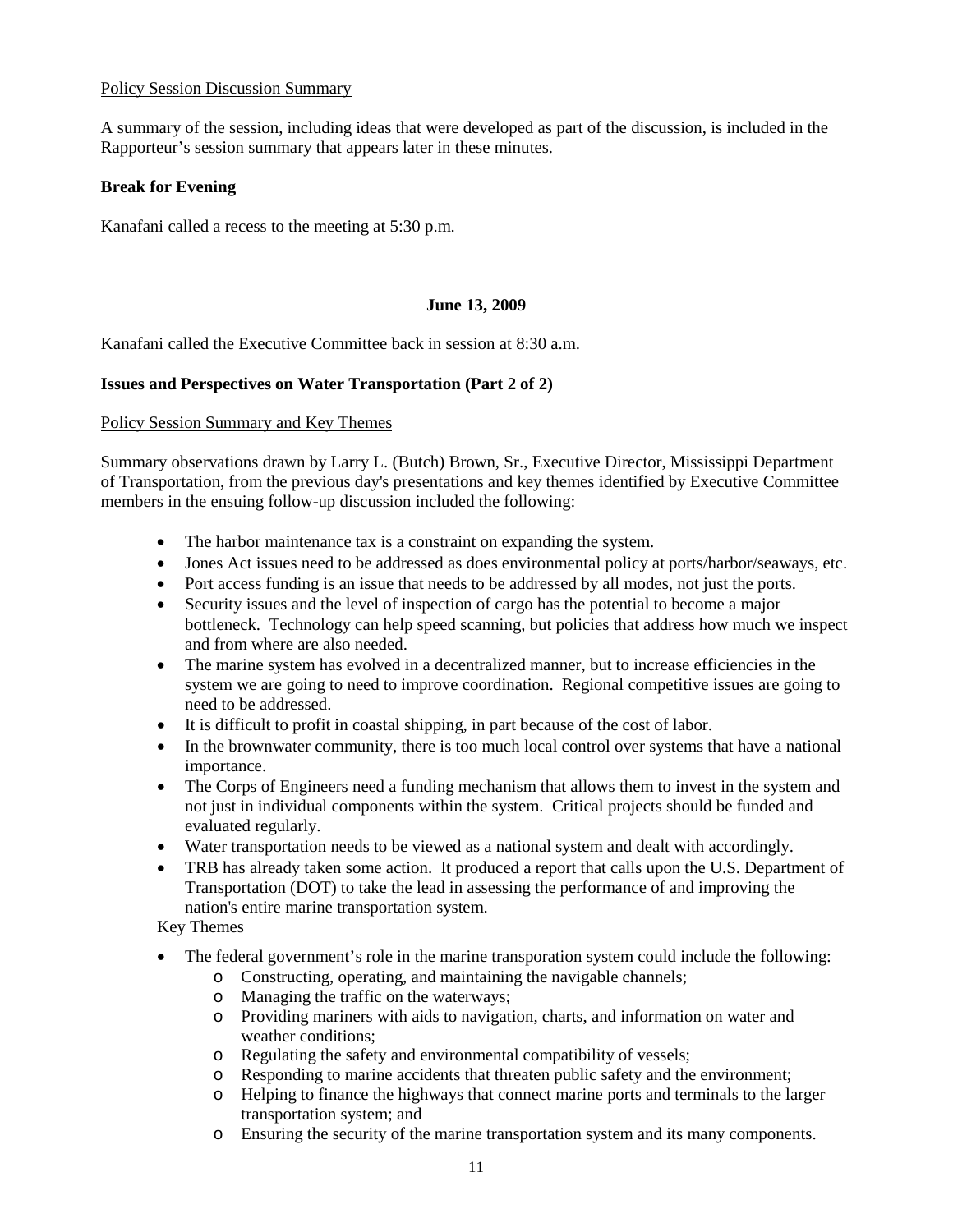## <span id="page-11-0"></span>Policy Session Action Item

The Executive Committee asked the SPPR to work with the Marine Board to develop a top-down review of what we have done in the marine transportation area that would include a horizon scan of what's going on. The SPPR should develop a suggested work plan for TRB to address these issues.

## <span id="page-11-1"></span>**Future Policy Session Topics**

Russell Houston provided an overview of the SPPR's suggested topics for the January 2010 policy session (Tab 6B of the agenda book).

• The Executive Committee approved a session that would consist of a dialogue with U.S. Department of Transportation senior officials on key policy issues. The session should be designed to "introduce" some of the key DOT leaders to the Executive Committee and provide an opportunity for a back-and-forth discussion of the Administration's policy plans.

## <span id="page-11-2"></span>**Subcommittee on Planning and Policy Review**

Debra Miller, chair of the Subcommittee on Planning and Policy Review (SPPR), described the role of the SPPR (Tab 3b of the agenda book) as the group essentially charged with providing guidance and input to TRB between meetings of the Executive Committee. Miller outlined the issues the subcommittee had addressed at its last meeting.

## <span id="page-11-3"></span>**Subcommittee for NRC Oversight**

Michael Walton described the role and background of the SNO and some of its oversight activities, including its efforts to support broadening the representation of minorities and women on TRB committees and panels as detailed in the SNO report (Tab 3A of the agenda book).

## <span id="page-11-4"></span>**Administration and Finance Division**

Michael LaPlante summarized the Administration and Finance Division report (Tab 4C of the agenda book). During his presentation he reported that:

- Total expenditures for TRB program activities for calendar year 2008 were \$89.2 million and total expenditures for TRB program activities for calendar year 2009 are estimated at \$99.5 million. The growth is a result of \$12 million in additional funding for SHRP 2 and ACRP. These funding levels will level off in the next 1-2 years before declining as SHRP 2 begins to wind down.
- The 2007-2009 triennium budget will end with a significant increase to TRB Reserve Funds.
- The 2010-2012 triennium budget is expected to leave state DOT and FHWA contribution levels unchanged from the current levels.

## The Executive Committee endorsed the 2010-2012 triennium budget.

## <span id="page-11-5"></span>**International Activities**

Michael Meyer provided a report to the Executive Committee as the Committee's International Secretary (Tab 3C of the agenda book). Highlights from his presentation included the following:

• SHRP 2 participated in a transportation research meeting in Slovenia, held two joint international workshops, and is getting additional international loaned staff.